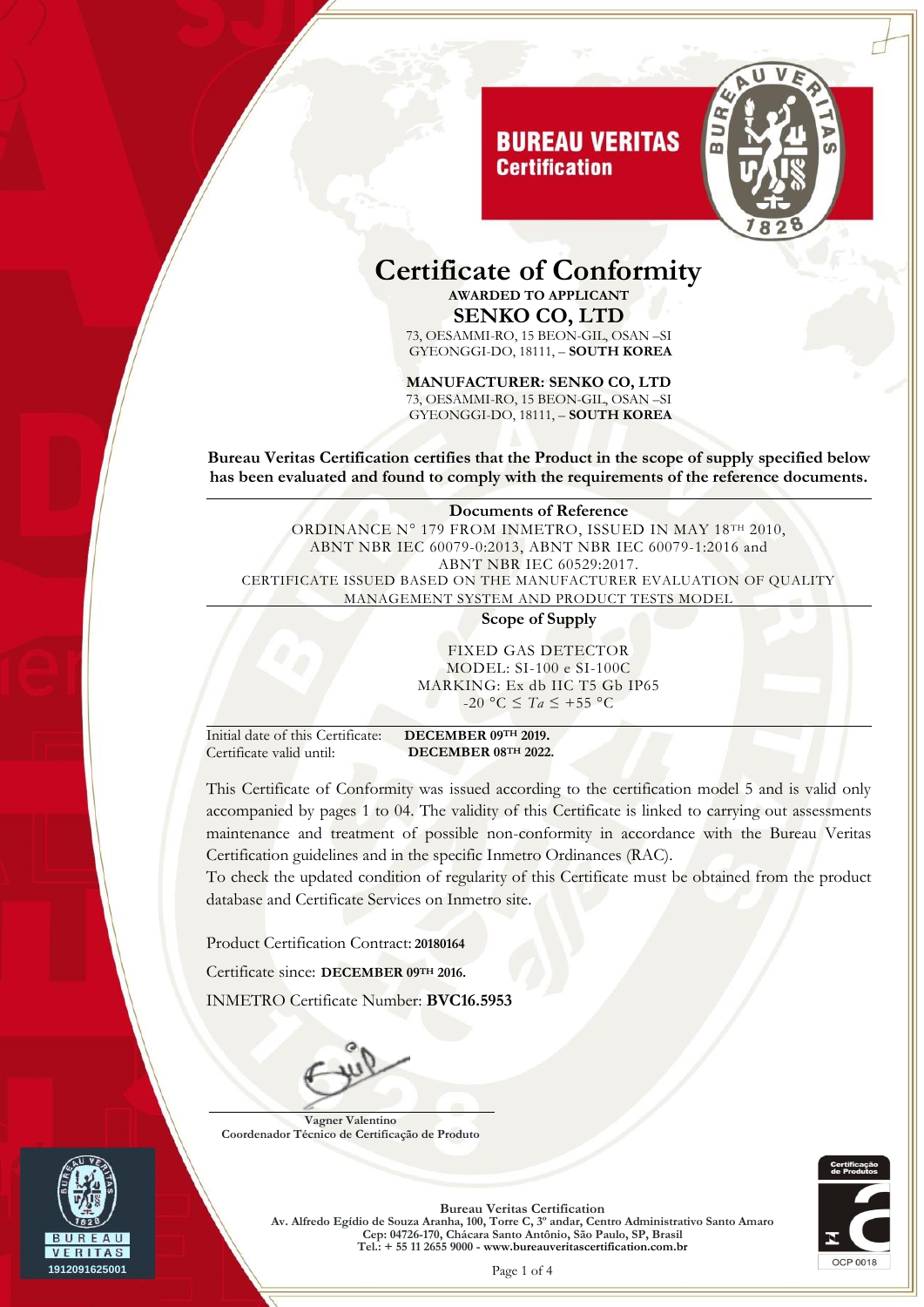

# **Certificate of Conformity BVC16.5953**

#### **SPECIFICATION:**

Fixed Gas Detector, model SI-100 and SI-100C "Ex d" flameproof manufactured in aluminum, installed in a place where potential gas hazard exists to measure oxygen, toxic gas and combustible gas.

It also has an LCD display that shows not only the gas concentration but also a result diagnosis and can be connected to the controller with an analog communication standard with 4-20 mA output or RS-485 digital communication.

### **CODOFICATION:**

SI-100: Model with LCD Display SI-100C: Model without LCD Display

#### **ELECTRICAL CHARACTERISTICS:**

Nominal Voltage:  $9 \sim 34$  Vcc

### **TECHNICAL DOCUMENTATION:**

- Certificate of Conformity n° IECEx KTL 14.0014 de 2014/09/05;
- Test Report IECEx n° EXTR 14.0013-00 de 2014/09/05;
- Analysis Report (RA) n° 003/2016 de 2016/09/28;
- Analysis Report (RA) n° 001/2018 de 2018/11/13;
- Factory Inspection performed in 2018/11/09;
- Manual in Portuguese.





**Bureau Veritas Certification Av. Alfredo Egídio de Souza Aranha, 100, Torre C, 3º andar, Centro Administrativo Santo Amaro Cep: 04726-170, Chácara Santo Antônio, São Paulo, SP, Brasil Tel.: + 55 11 2655 9000 - www.bureauveritascertification.com.br**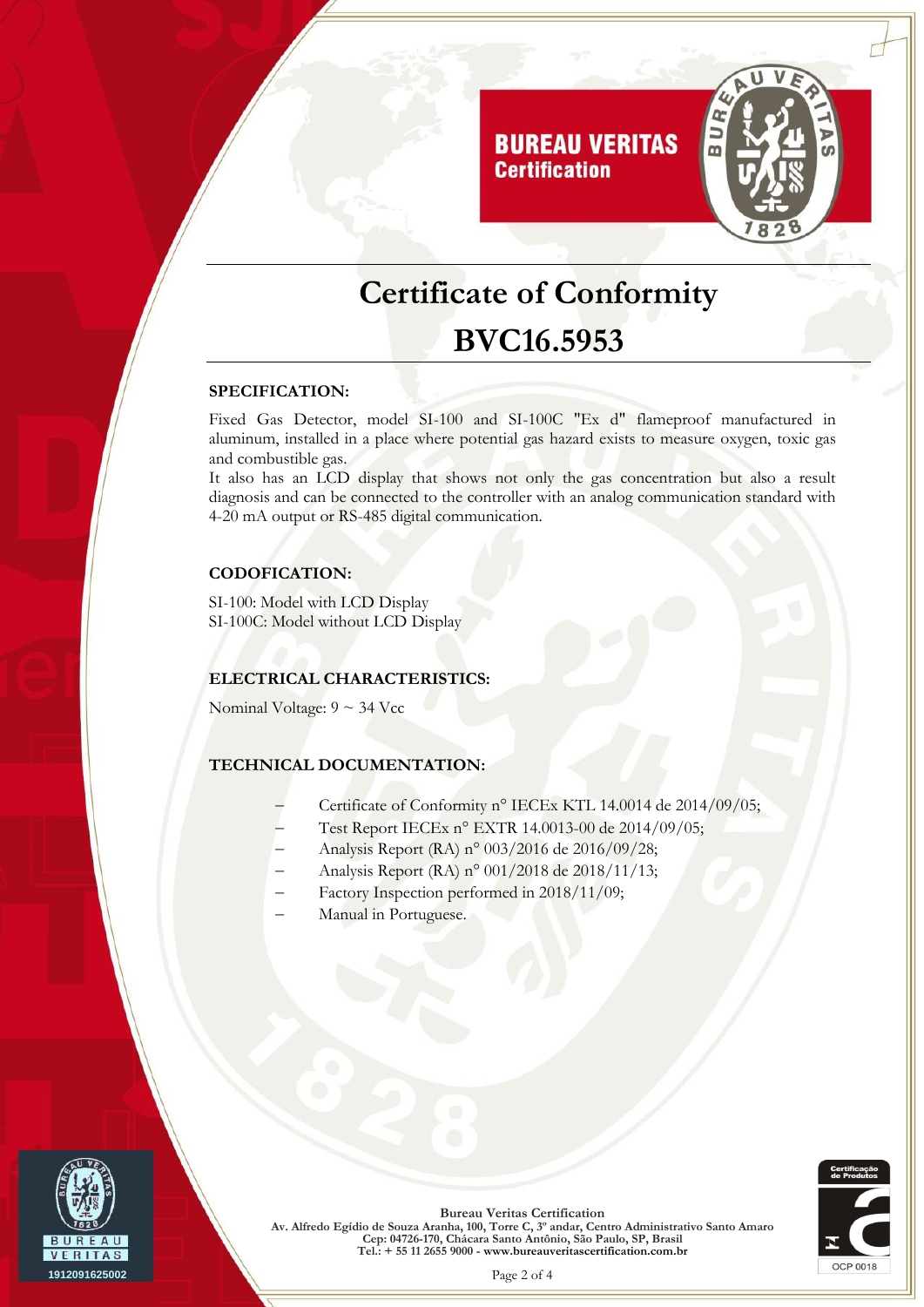

# **Certificate of Conformity BVC16.5953**

| <b>DRAWING</b>       | <b>DESCRIPTION</b>              | <b>REVISION</b> | <b>DATE</b> |
|----------------------|---------------------------------|-----------------|-------------|
| SENKO0705-001-SK1000 | Top Case_Ass'y                  | $\theta$        | 2013/10/16  |
| SENKO0705-001-SK3000 | Detector_Ass'y                  | $\theta$        | 2013/10/16  |
| SENKO0705-001-SK4000 | Top & Bottom_Ass'y              | $\theta$        | 2013/10/16  |
| SENKO0705-001-SK0001 | Glass_Guide                     | $\overline{0}$  | 2013/10/16  |
| SENKO0705-001-SK0002 | Top Case                        | $\theta$        | 2013/10/16  |
| SENKO0705-001-SK0003 | <b>Bottom Case</b>              | $\overline{0}$  | 2013/10/16  |
| SENKO0705-001-SK0004 | Glass                           | $\overline{0}$  | 2013/10/16  |
| SENKO0705-001-SK0005 | Braket_PCB_Guige                | $\overline{0}$  | 2013/10/16  |
| SENKO0705-001-SK0006 | Sensor Guide                    | $\theta$        | 2013/10/16  |
| SENKO0705-001-SK0007 | Sensor_PCB_Guide                | $\theta$        | 2013/10/16  |
| SENKO0705-001-SK0009 | Sensor_PCB_Guide                | $\theta$        | 2013/10/16  |
| SENKO0705-001-SK0010 | Sensor_Holder_Top               | $\overline{0}$  | 2013/10/16  |
| SENKO0705-001-SK0019 | Sensor_O-Ring (P20)             | $\theta$        | 2013/10/16  |
| SENKO0705-001-SK0023 | Sintered Stainless Steel Filter | $\theta$        | 2013/10/16  |
| SENKO0705-001-SK0012 | Window_Pad                      | $\theta$        | 2013/10/16  |
| SENKO0705-001-SK0013 | $Case_O-Ring (G-90)$            | $\overline{0}$  | 2013/10/16  |
| SENKO0705-001-SK0020 | Label (Top)                     | $\overline{0}$  | 2013/10/16  |
| SENKO0705-001-SK0021 | Label (Bottom)                  | $\theta$        | 2013/10/16  |
| SENKO0705-001-SK0024 | <b>Earth Ststem</b>             | $\overline{0}$  | 2013/10/16  |
| SENKO1304-001-SK0004 | Label $(Top)$                   | $\overline{0}$  | 24/05/2013  |
| SENKO1304-001-SK0013 | <b>Earth Ststem</b>             | $\theta$        | 2013/10/16  |
|                      |                                 |                 |             |

### **OBSERVATIONS:**

1. This Certificate is valid only for products with the same model and type as the tested prototype. Any modification in the project, as well as the use of components apart from those defined by the technical documentation, without previous authorization from Bureau Veritas Certification, will invalid this Certificate.



**Bureau Veritas Certification Av. Alfredo Egídio de Souza Aranha, 100, Torre C, 3º andar, Centro Administrativo Santo Amaro Cep: 04726-170, Chácara Santo Antônio, São Paulo, SP, Brasil Tel.: + 55 11 2655 9000 - www.bureauveritascertification.com.br**

**OCP 0018**